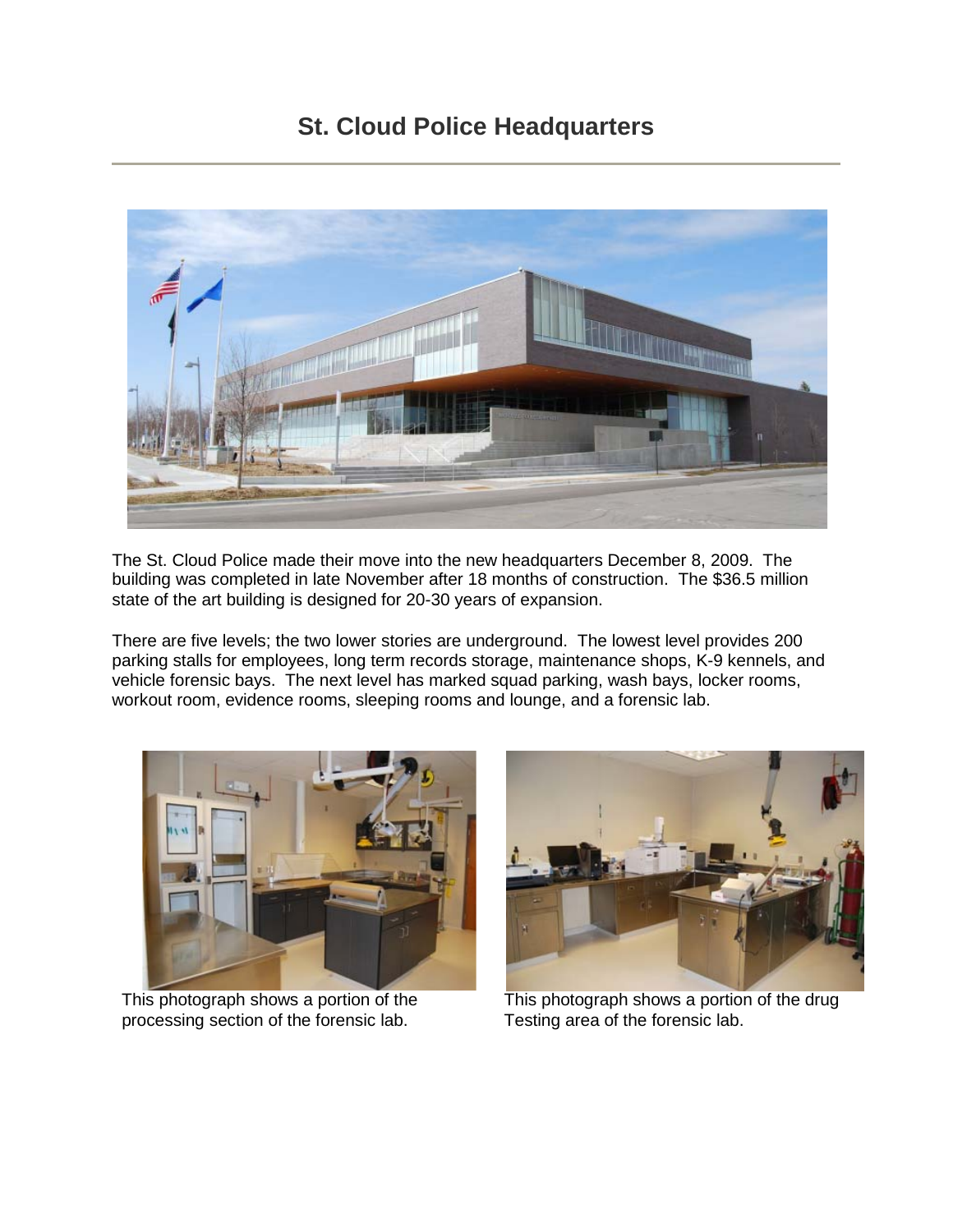The main level (or ground level) is primarily patrol and records offices, conference and training room, and information windows. During day time hours citizens can come to the St. Cloud Police Department Information lobby to obtain a variety of services. These services include reporting crimes not involving suspects or witnesses, requesting copies of reports, applying for taxicab licenses and gun permits, requesting background checks, and additional services.



The main public lobby has a three story glass atrium and the elevators and surrounded with fourteen foot high glass murals of historical pictures from our department.